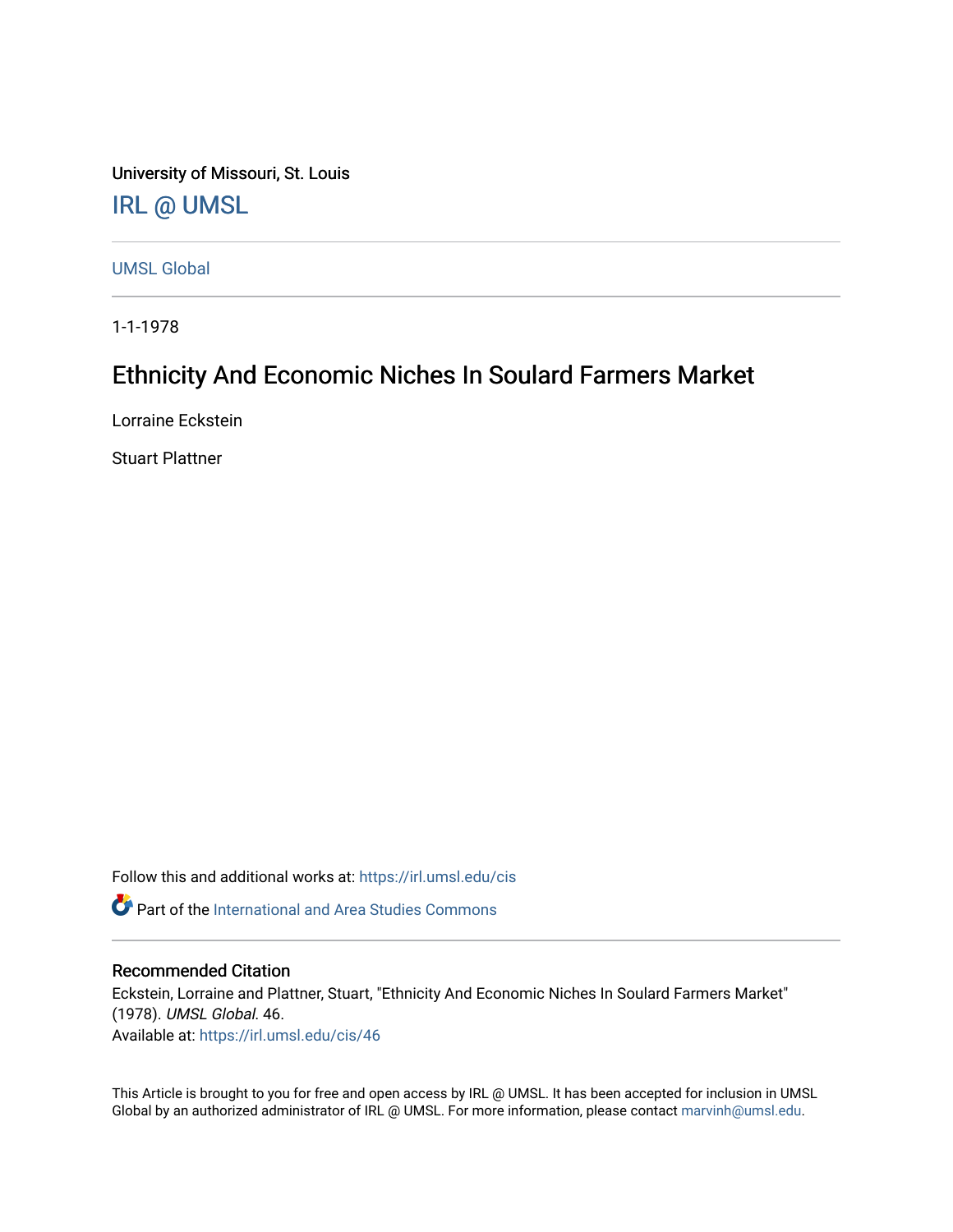Occasional Paper No. 785 March, 1978

 $\ddot{.}$ 

I i 'I I i i

 $\lambda$ 

#### ETHNICITY AND ECONOMIC NICHES IN SOULARD FARMERS 1 MARKET

Lorraine Eckstein and Stuart Plattner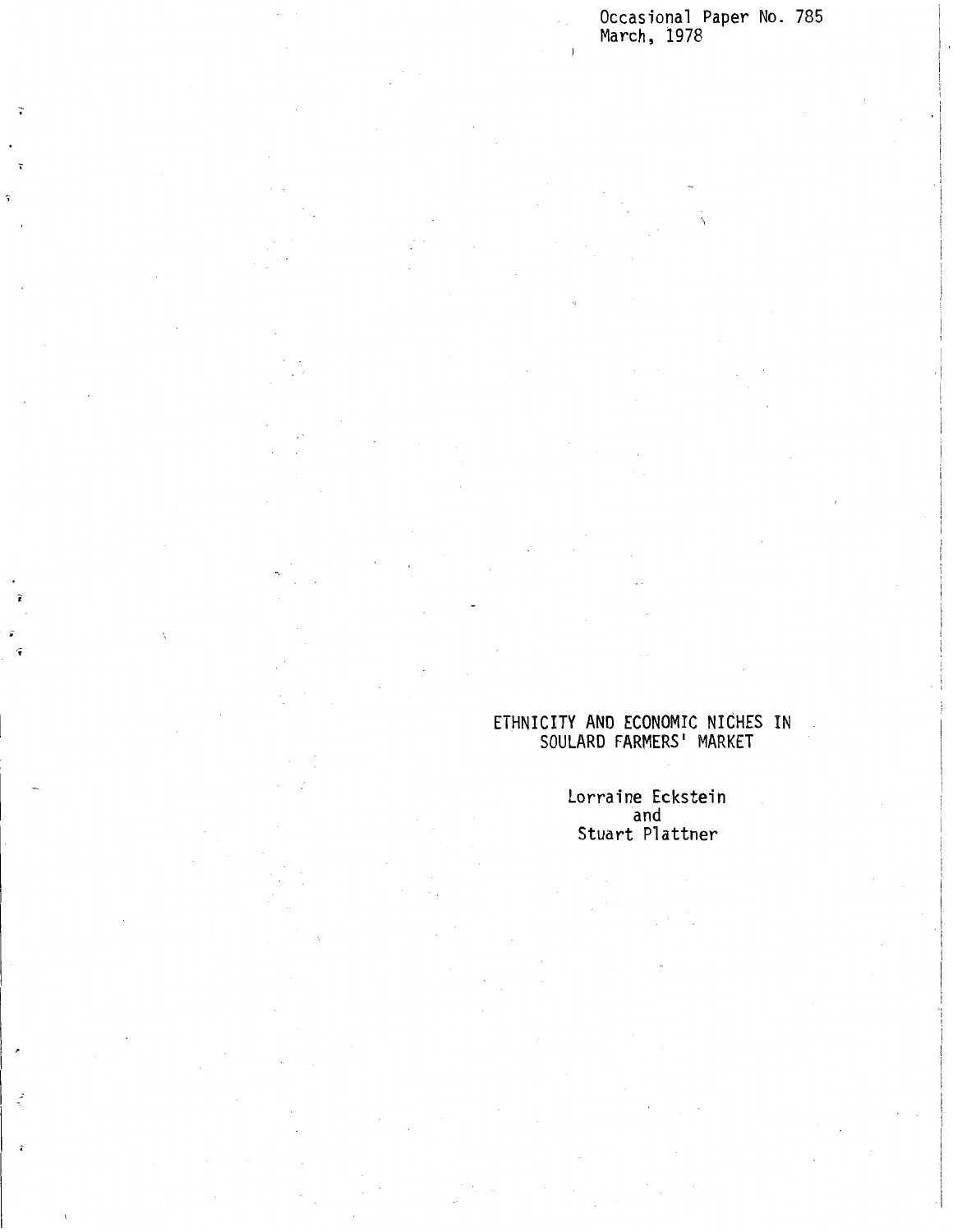## ETHNICITY AND ECONOMIC NICHES IN SOULARD FARMERS' MARKET

## ST. LOUIS, MISSOURI

Lorraine Eckstein and Stuart Plattner

Center for International Studies University of Missouri-St. Louis ·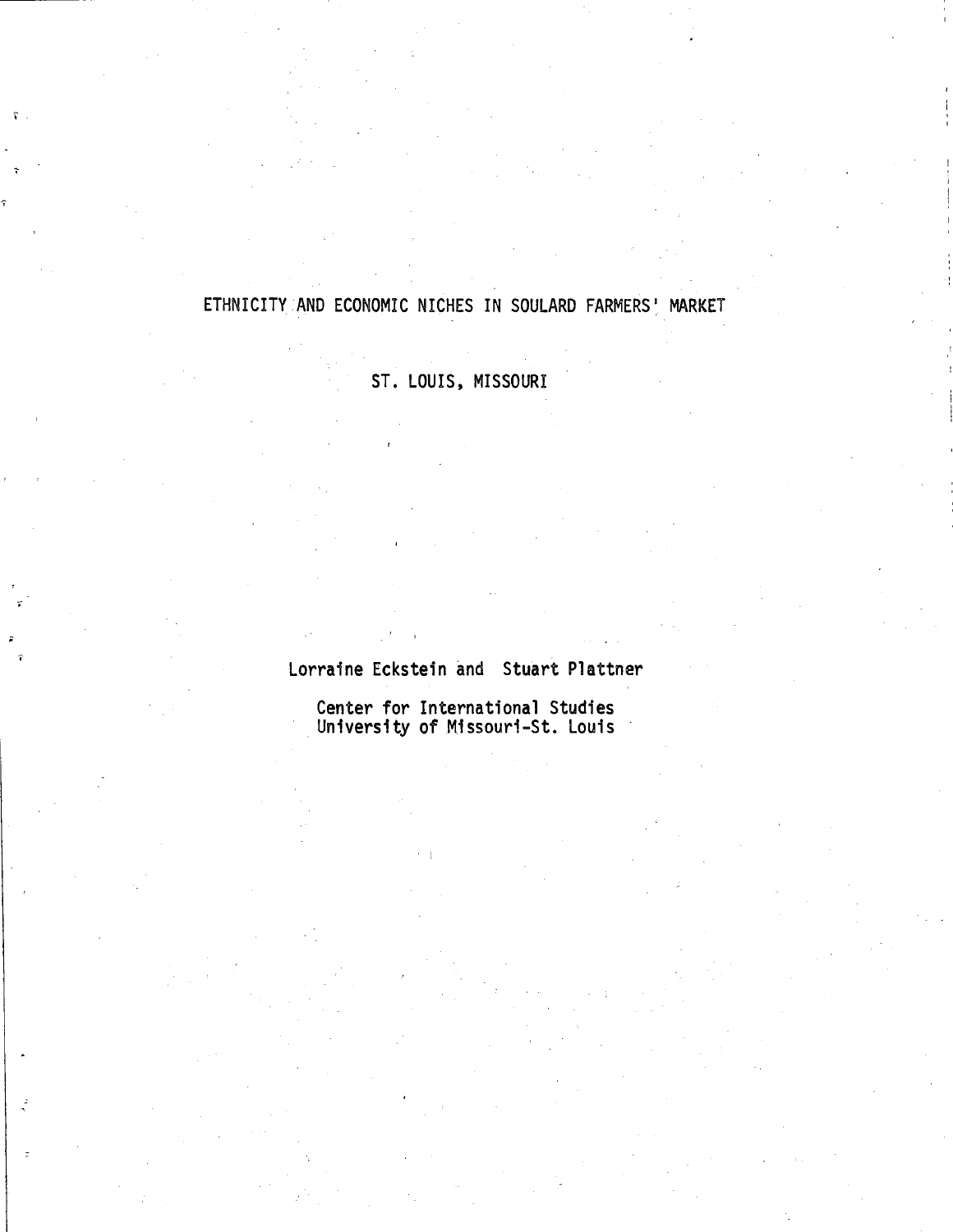#### ETHNICITY AND ECONOMIC NICHES IN SOULARD FARMERS' MARKET

ST. LOUIS, MISSOURI

#### Abstract

The ethnic identity of the dominant types of sellers in an urban farmers' market in St. Louis, Missouri is analyzed. German fanners and Italian merchants dominate·the produce sector of the market, representing 68 out of 87 fulltime regular firms. This division of labor is explained with reference to a model of ecological competition, comparative studies of ethnicity in marketing, and the history of St. Louis.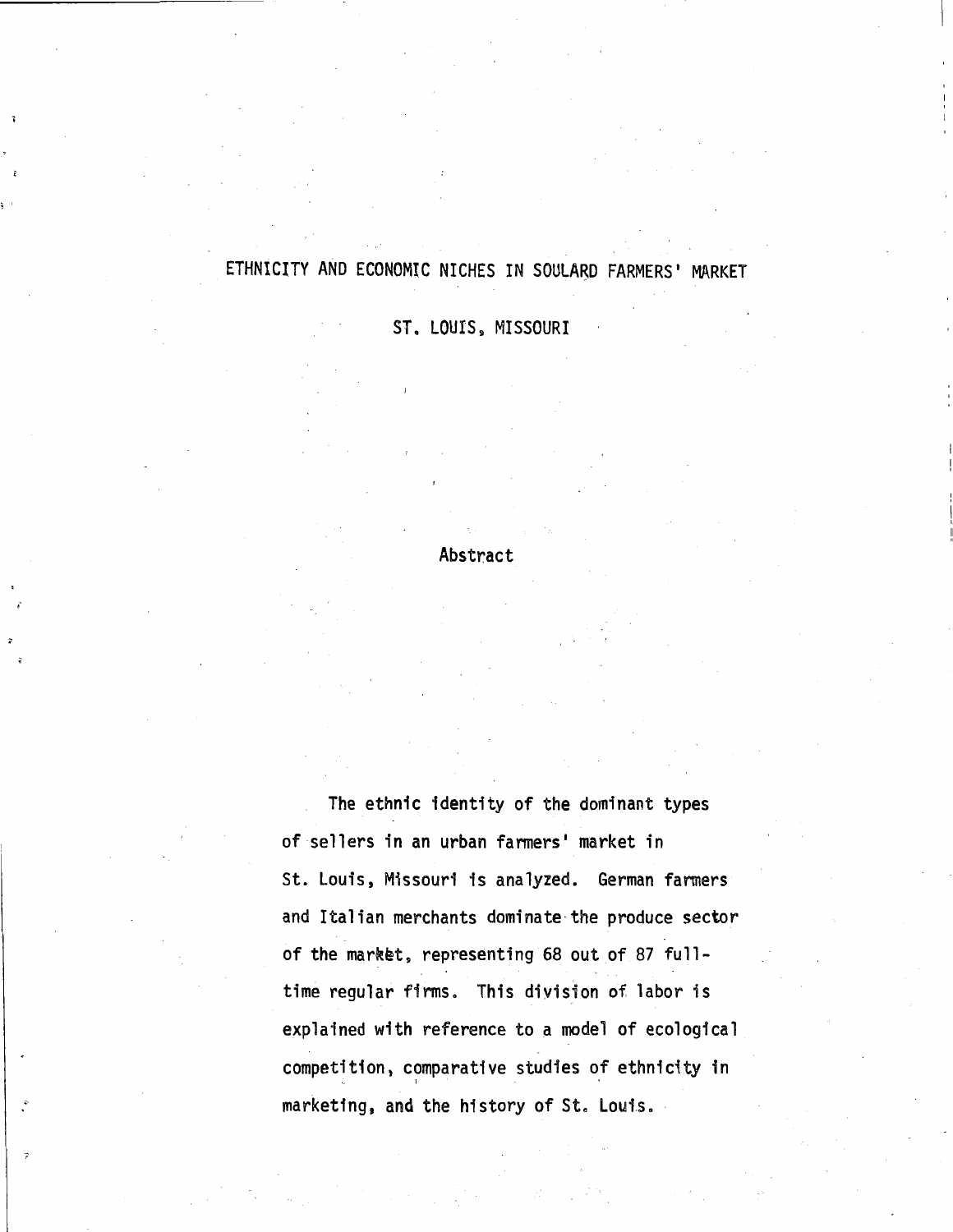# ETHNICITY AND ECONOMIC NICHES· 1N SOULARD FARMERS MARKET,\_ ST. LOUIS, MISSOURI / Lorraine Eckstein and Stuart Plattner

Center for International Studies University of Missouri-St. Louis

I

 $\parallel$ 

#### 1. Introduction

This paper will show how the ethnic identity of sellers in a modern urban farmers' market in St. Louis, Missouri reveals the complex cultural history of the city. It is well known that immigrant populations have tended to move through a series of occupations as they became established, over generations, in their new society (Hutchinson 1956). At any point in time some people may be found in occupations characteristic of a more significant proportion of the group at an earlier stage, thus representing a form of cultural and economic "survival". Here we will draw a parallel between ethnic types in occupations and ecological species in order to\_ use a model of ecological competition to analyze the distribution of sellers in the modern market

Soulard Farmers Market is a vigorous retail produce market occupying about two city blocks in a neighborhood of mixed heavy industry and decaying housing in the southeastern part of St. Louis City. The market was originally founded about 1780 on land which belonged to Antoine. and Julia . The simulation of the simulation of the simulation of the simulation of the simulation  $\mathcal{E}$ Soulard, from whom the market drew its name. The present market structure (the second since 1845) was built by the city in 1928. It consists of a brick building forming the central horizontal bar of an "H" whose legs are long sheds built upon concrete bases about three feet above ground level. The market has 283 numbered stall-spaces mainly occupied by 87 regular firms.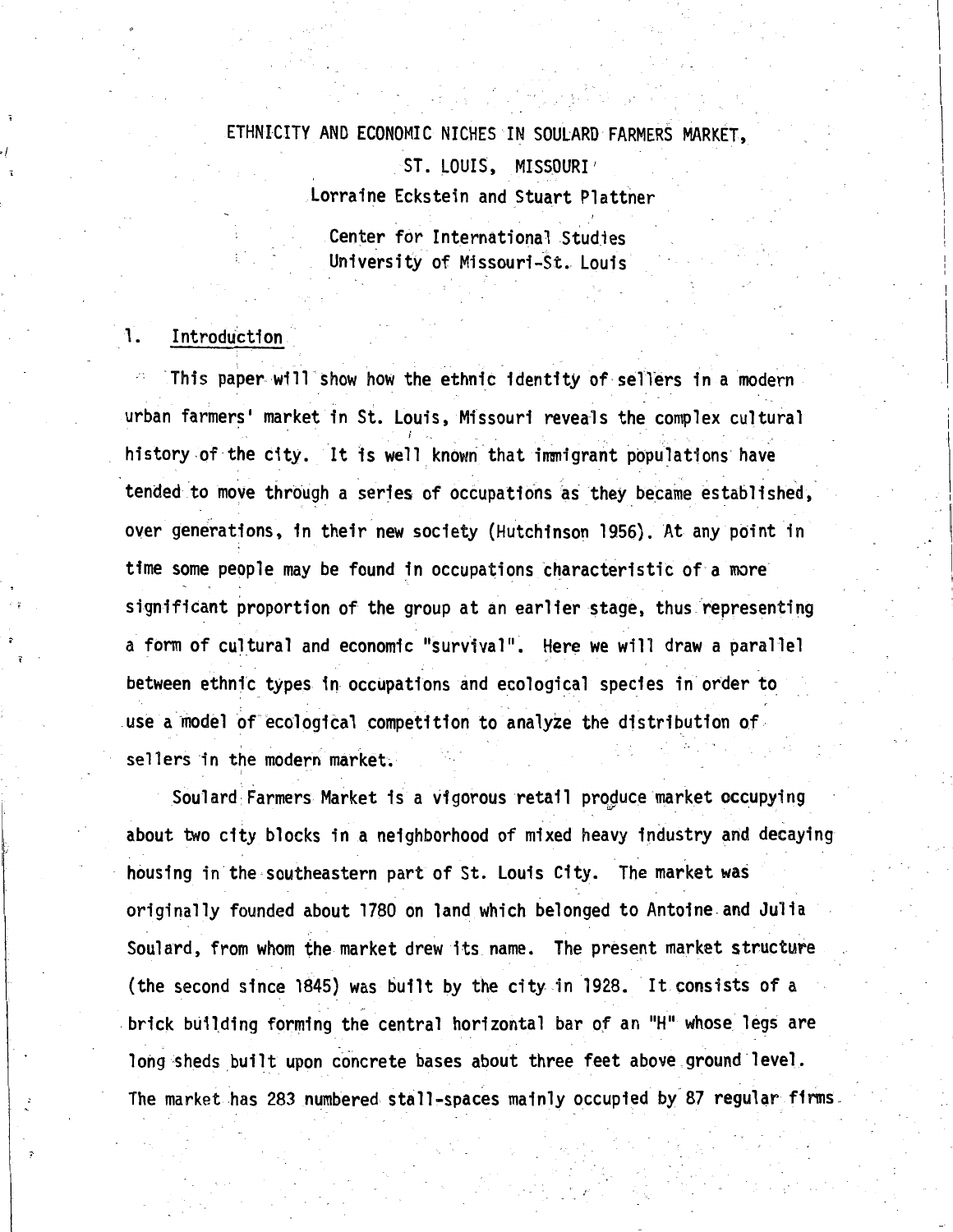specializing primarily in fresh produce (most firms occupy more than one stall-space). Six enclosed shops in the central brick building sell meat, spices, and prepared foods. In addition to the 87 regular firms who rent stalls on a yearly basis, a few vendors rent stalls on a daily basis to sell trinkets, jewelry, clothing, and other non-food products. From about twelve to twenty-five daily vendors use fewer than five percent of the stalls, occupying only a small nfche in what is otherwise a market reserved for the retailing of foodstuff.

Although the market is formally open from Tuesday through Saturday all year, few firms sell all that time. On the average, most regular firms are \_ open for business from Friday afternoon to Saturday evening throughout the summer busy season. During the peak months there may be almost 400 workers coming equally from St. Louis city and suburbs. In the winter most of the firms remain open during reduced hours.

When sellers prepare to open for business (usually before sunrise), they back their trucks up to the external side of the sheds and unload produce directly onto the rear floor' of the stalls, using the trucks as storage. The front of the stalls, facing the inner aisles, consist of wide display tables upon which sellers arrange their fresh fruit and vegetables. Some sellers hawk their produce in loud voices; others are content with the hand-lettered price signs that most stalls display. During selling hours the shed aisles are crowded with shoppers who generally seem to enjoy the challenge of comparison shopping and the bustle of a traditional market place.

Most of the 87 regular firms at the market are family operations.\_ Seventy-four are staffed by members of the same family, where teen-aged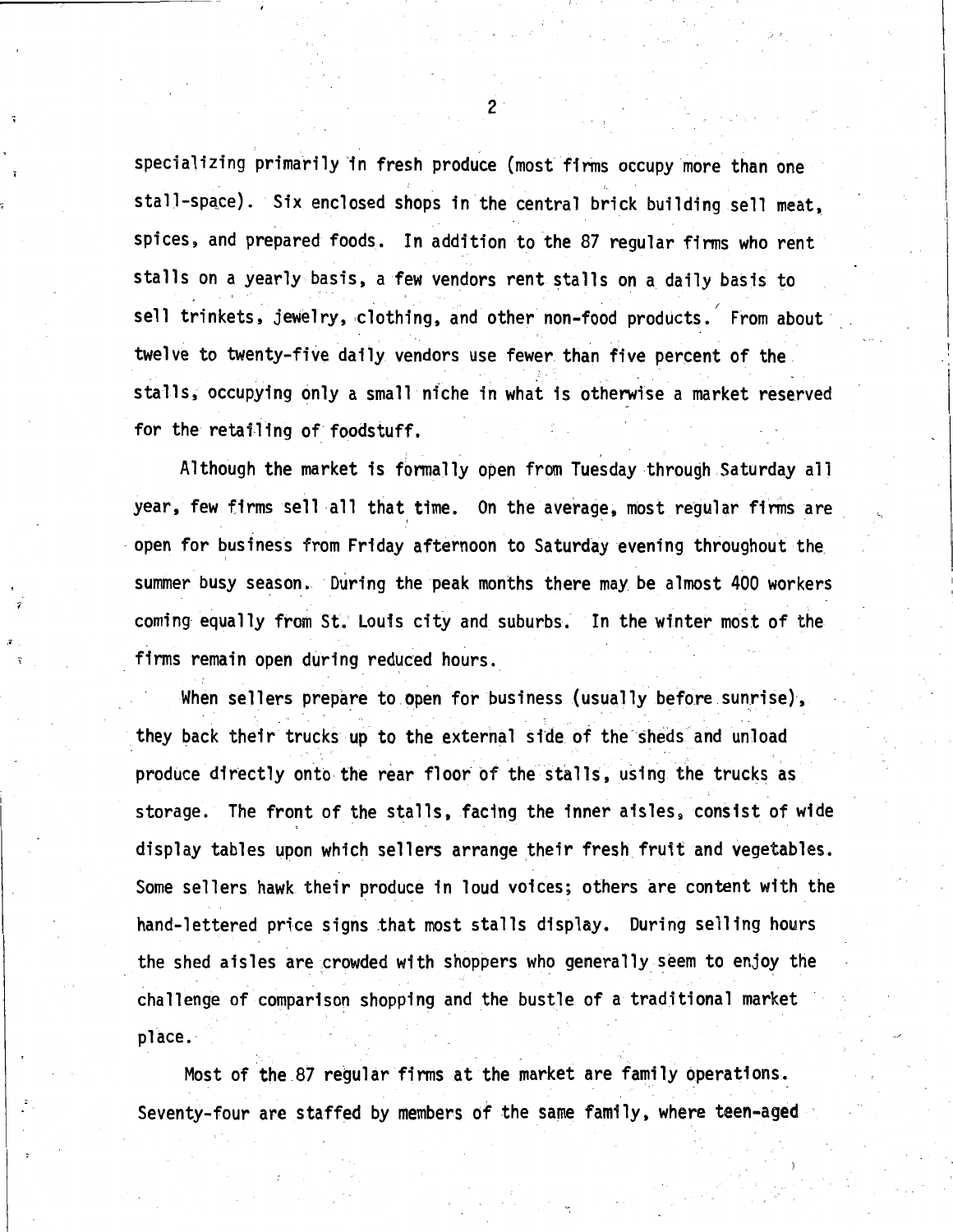members, parents, and grandparents often work side by side. Selling at Soulard Market is a tradition for many of these families, some having held stalls for three and four generations. Because of the stability of these family firms and because they are located at the same stalls each week, they attract the repeat business of loyal customers (Eckstein 1977).

! I i

There are four types of reqular firms at Soulard Market occupying three discrete economic niches: farmers sell vegetables and fruit that are grown locally; produce merchants buy fresh fruit and vegetables shipped into the St. Louis area, transport the produce across the city from the local wholesale distribution point, break bulk, and resell it to consumers at Soulard Market; and other merchants sell foodstuff other than vegetables and fruit, such as meats, dairy products, fish, bakery goods, and prepared foods. Although a few regular firms combine farming and produce merchandizing (the fourth type), most of the regular firms clearly occupy only one of these three economic niches.

By far the most popular economic operation at Soulard Market is the selling of fresh produce. Eighty percent of the regular firms retail fruit and vegetables. One-third of-the regular firms are farmers, forty percent are produce merchants, and almost eleven percent combine these two activities. Less than one-fifth of the regular firms sell foodstuff other than fresh fruit and vegetables (see Table I). *Of* the 369 people employed by the regular firms at Soulard Market, all but 71 work to sell fresh produce. Table I indicates that half of the workers on the market work for produce.merchants, and twenty percent work for farmers. Thus the main economic niches at Soulard Market are occupied by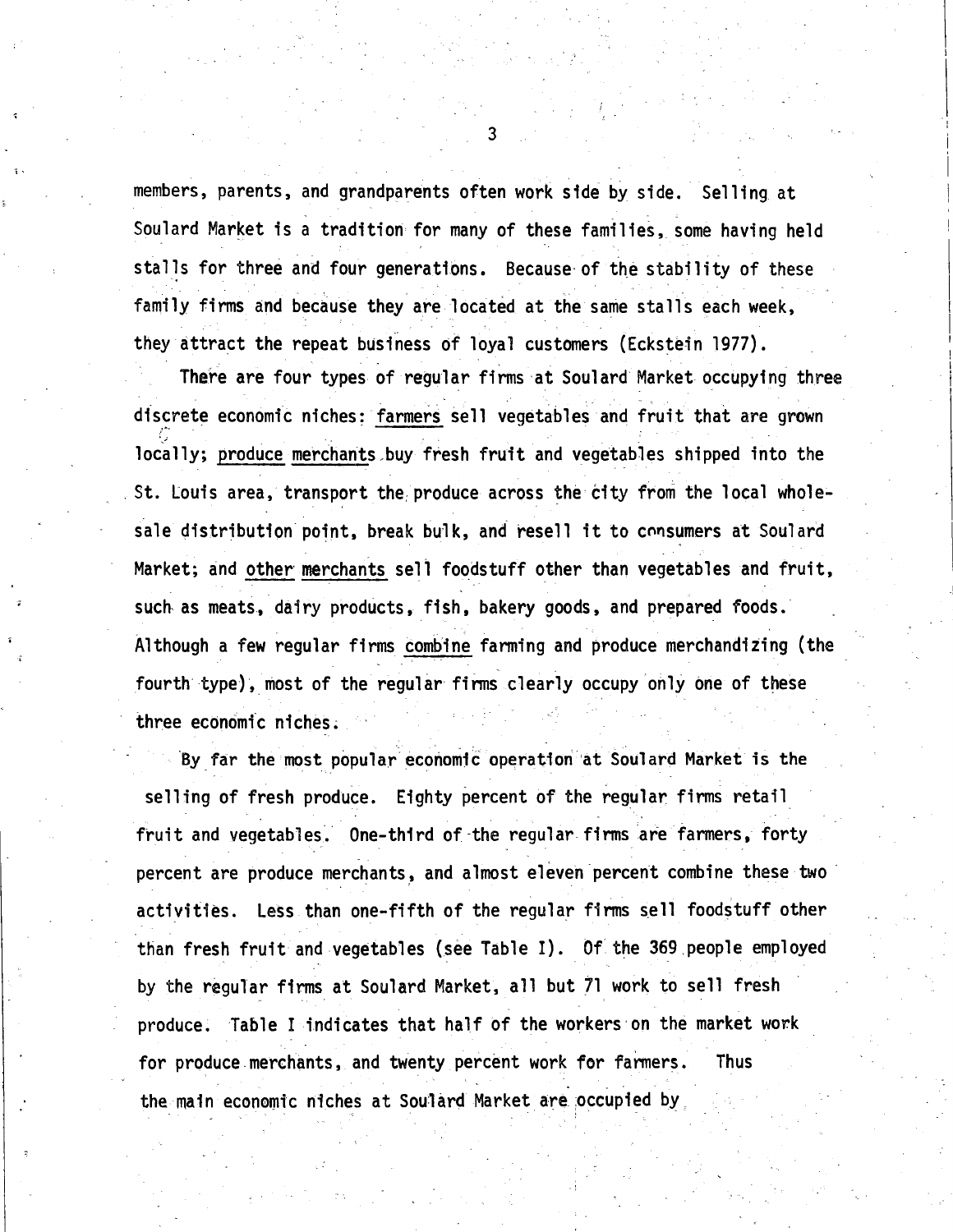produce farmers and produce merchants.

The ethnic backgrounds of the principal operators for the regular firms at Soulard Market are shown in Table II. Nearly half of the firms at the market are run by people who identify themselves as being of German descent. Most of the German families are third and fourth generation immigrants. Another thirty percent of the regular firms are operated by people of Italian descent, most of whom are children of Sicilian immigrants who arrived in St. Louis since 1900. People of German and Italian descent operate almost eighty percent of the regular firms on the market.

Of significance here is that the ethnic backgrounds of the chief operators correlate with the economic niches they occupy. Almost all of. the Italian-heritage families are produce merchants, who resell shipped fruit and vegetables from the local wholesale market, and most of the farmers at Soulard Market are of German descent (see Table II).

### 2. Economic Niches, Ethnicity, and Competitive Exclusion

Studies in sociology have dealt with the differences in occupations among first and second generation immigrants to the United States cities (e.g., Hutchinson 1956; Lieberson 1963). Lieberson mentions various factors that relate occupations to ethnic groups: primarily the skills and education . of the immigrants, the skills and training required by different occupations, and the period of arrival of the ethnic group into the changing economy of the receiving society. The occupations characteristic of an ethnic group at one point in time will influence the occupations of later generations descended from that group (Lieberson presents statistical measures of this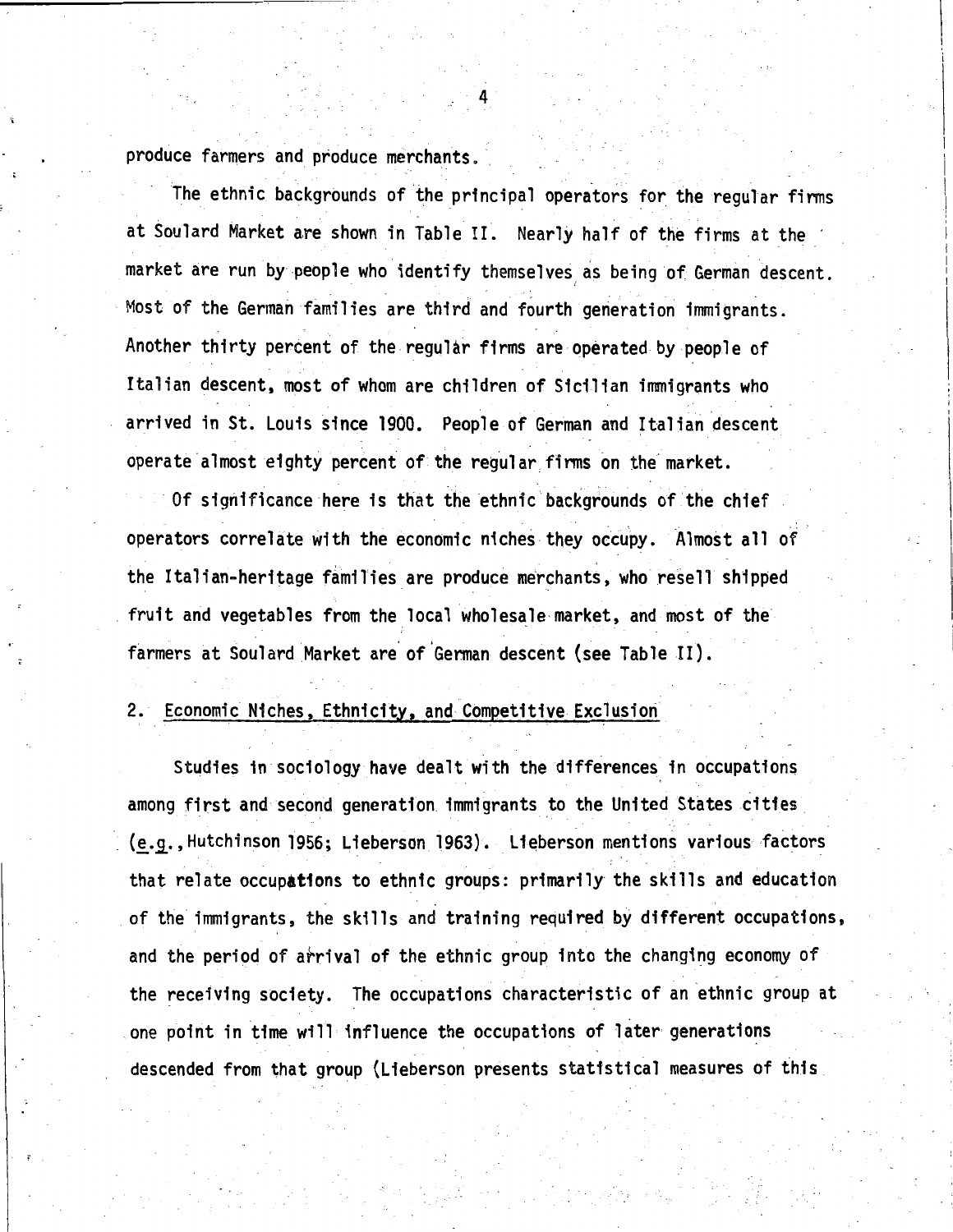tendency for several United States cities).

In anthropology Frederik Barth showed that three different ethnic groups in a peasant economy of North Pakistan occupied discrete, non-competing economic niches (1956). The basic principle Barth used has since been labelled "the competitive exclusion principle" (Odum 1971:213; Hardin 1960). Stated broadly this principle says that two species will rarely share the same niche. Stated more precisely it says that where. there is competition between species who are ecologically similar, each species tends to narrow its niche to focus on the conditions that are optimum for it.

 $\overline{5}$ .

In biology this principle was tested extensively by Park (1962) in a classic series of experiments using two similar species of beetles, whose food and habitat was a simple jar of flour. By varying heat and humidity within narrow ranges Park was able to. predict with exact success which species would expand to occupy the entire niche, eliminating the other, after equal proportions of both were placed in the jar.

In economics the competitive exclusion principle plays an indespensible role (Hardin 1960:1296), although Hardin notes that economists seldom state the principle explicitly. For our purposes, ecological niches are seen as occupational niches and speciation can be replaced with the concept of ethnic types. These alterations in language allow the principle to be applied to human societies, as long as the functional relations between the variables are similar.

In Soulard Market there are two basic economic niches that deal with produce. The selling of locally-grown farm produce and the merchandising of shipped fruit and vegetables. The niches are discrete because they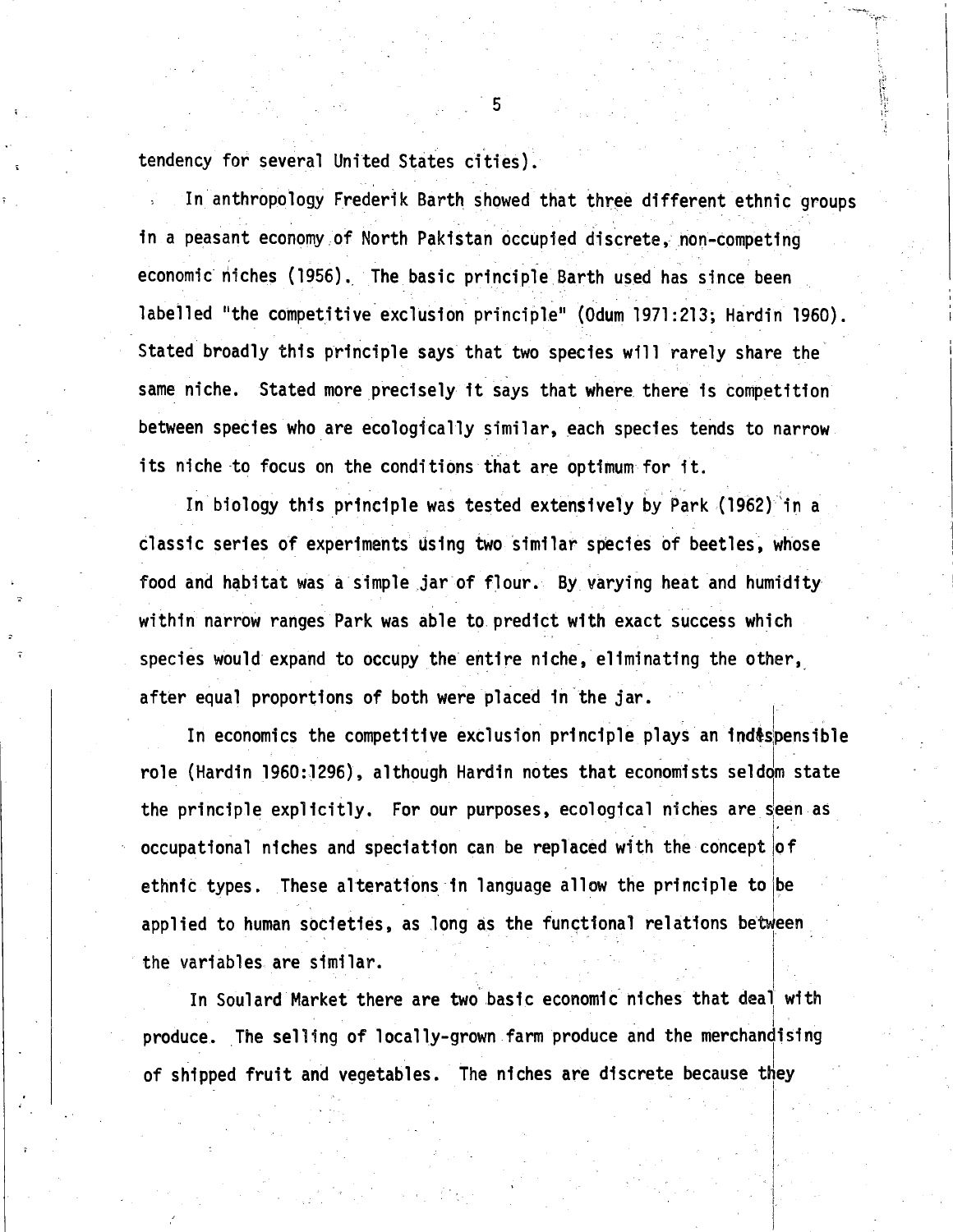represent different types of capital and labor investments, or different economic ways of life. The various ethnic populations that exist in the St. Louis area represent the different groups in competition for the two niches. This is not to say that the entire population of Italian heritage (hereafter Italian population) is economicall\_y distinct from the entire German, or Croatian, or Irish population. Nor do we claim that economic specialization is inexorably transmitted through ethnic heritage, or that every ethnic group will always have an occupation or set of occupations uniquely associated with it. We do suggest that the old concept of "cultural survival" can have meaning with respect to ethnic groups and occupations. When an ethnic group immigrates to a region, enough members of that group may take the same type of jobs so that the group becomes associated with a certain occupation. Workers in that traditional. occupation dwindle in time until only a small proportion of the ethnic group remains in that economic niche. We suggest that today within many ethnic groups a subgroup can be found practicing an occupation that is "traditional," meaning learned through a chain of relatives. The importance of viewing the traditional occupation as a survival is that it reveals the history of the group. This paper is concerned with explaining.the relation of ethnic groups and occupational niche at Soulard Market. The immigration history of the ethnic groups is the key to our explanation.

#### 3. An Overview of German and Italian Immigration to St. Louis

In the beginning of the Nineteenth century St. Louis was a small town settled by French and English-American pioneers and traders. In 1830 1ts

6.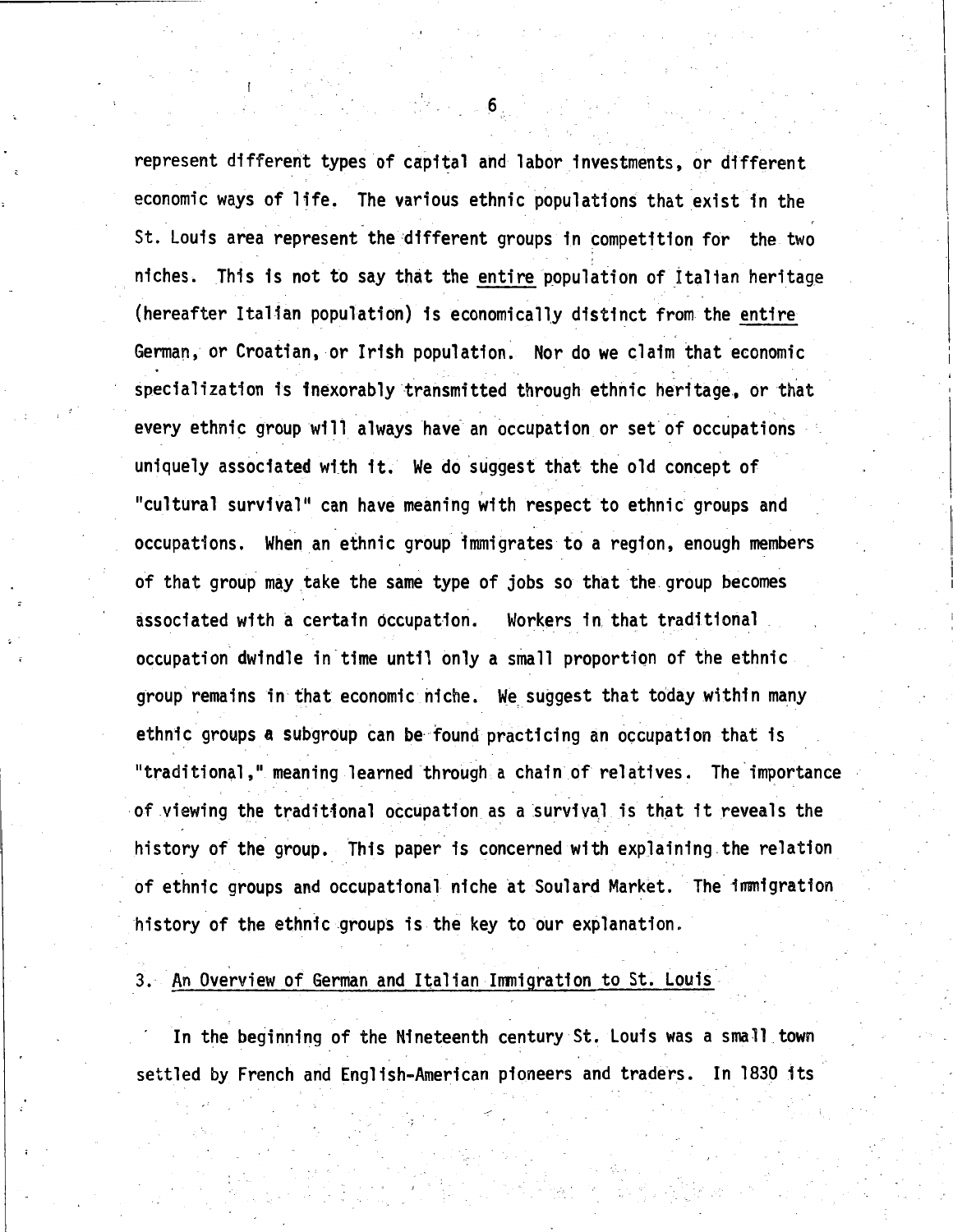population was only 6,000 while riverine cities more to the East, such as Cincinnati, had grown to 25,000. Beginning at this time St. Louis grew explosively in response to foreign immigration. By 1850 over half the people in the city were inmigrants and the city was the most foreign-born city in the nation (Sullivan 1977:65). The German irrmigrant population alone outnumbered St. Louis native Missourians (op cit). In the **early\_**  Nineteenth century social and economic conditions in Germany caused heavy emmigration. Thousands of German immigrants poured into the Missouri area, lured in part by the idyllic descriptions of the Missouri "paradise" published by.Dr. Gottfried Duden. He had lived on a farm in the area for a few years and then returned to Germany where he wrote about his experiences (Olson 1972). Various emigration societies were formed in- Germany which organized people to form almost-utopian communities in the New World. These societies(such as the "Giessener Gessellschaft") emigrated as groups, bought huge plots of land, and formed instant towns complete with German language newspapers and schools. Towns nearby St. Louis, such as Hermann, Missouri and Belleville, Illinois were settled by these emigration societies. The German irrmigrants were attracted by cheap, fertile farmland and the good river communications afforded by the Mississippi, Missouri, Ohio and Illinois rivers near St. Louis. In contrast with the later wavers of iimnigrants from Russia and Southern Europe, the German immigrants were middle class from the beginning of their settlement in the New World. They valued their German culture and built German communities in which that language was spoken more than English. In this regard it is significant that by 1864 German language classes were offered in the St. Louis city school district at least once a day (Olson 1972). For a while the immigration societies had a dream of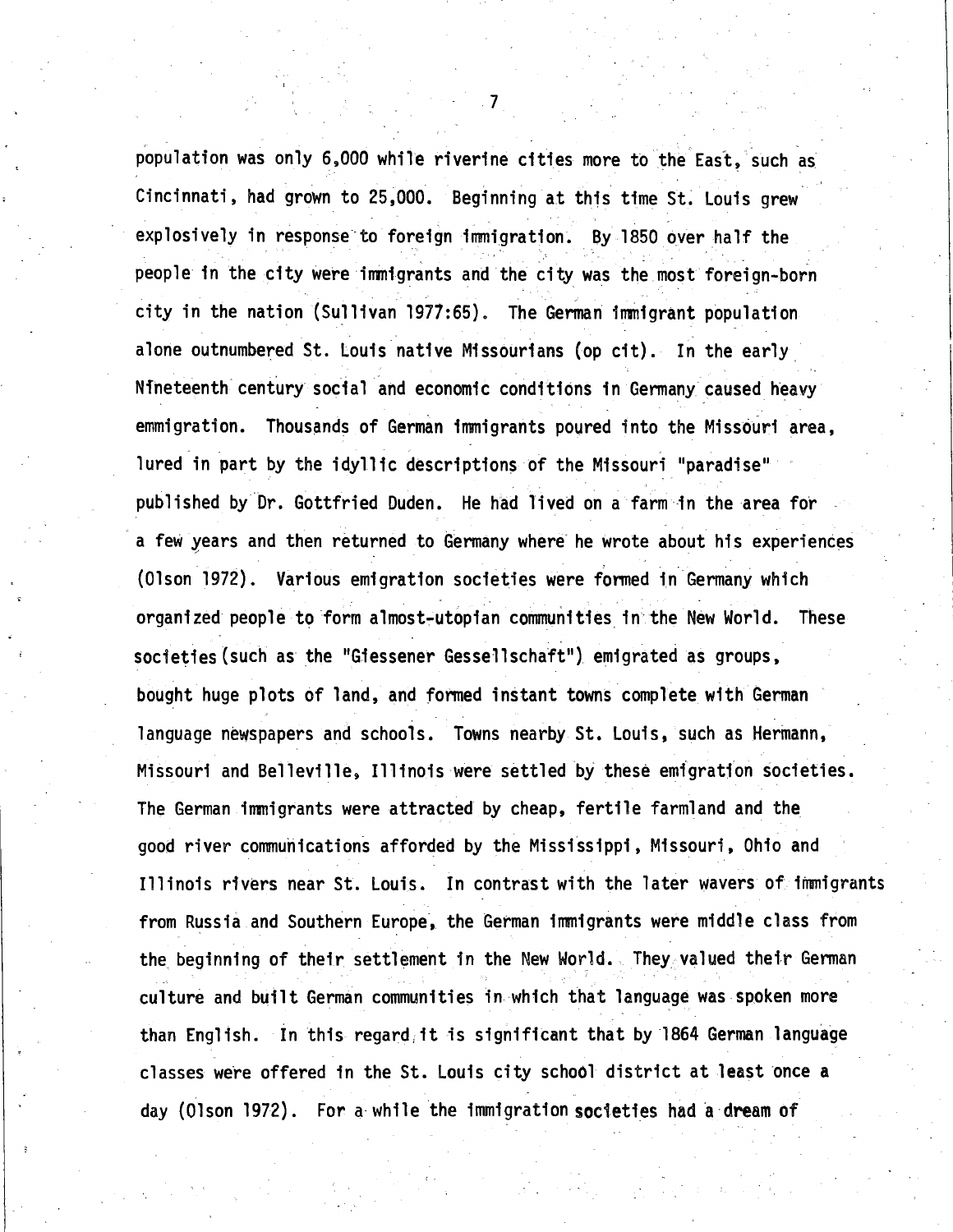establishing a German state of the union in the United States, but this plan never was successful. By the beginning of the twentieth century the German-American population was solidly entrenched in the St. Louis metropolitan area (the mayor of the city was German-born in 1875). They were skilled workers, tradesmen, and manufacturers in the urban areas and farmers in the surrounding rural areas.

Most of the farmer~merchants of Soulard Market today are descendants of the Germans who settled the farmland around St. Louis city. Most are third and fourth generation (or more) who have inherited the family farnr and business. These German families have an "edge" over other groups at Soulard today in occupying the farming-merchant niche because their ancestors immigrated at a time when farmland was cheap and available. They came in sufficient numbers, were interested in settling in farm communities, and were financially able to buy the land.

The Italian immigration experience was quite different. Emigration from Italy did not begin until the late nineteenth century, stimulated *r·*  by increasingly severe economic conditions in Italy. The majority of the emigrants were from Southern Italy, travelling as single. males seeking economic betterment in the New World. Chain migration, where a patron (padroni) recruited workers from his home area to labor together in some industry, and serial migration of adults in a kinship network created a tight clustering of Italians in 11Little Italies" in North Eastern cities of the U. S. {MacDonald and MacDonald 1974). After they had established themselves economically men often returned to Italy to obtain brides.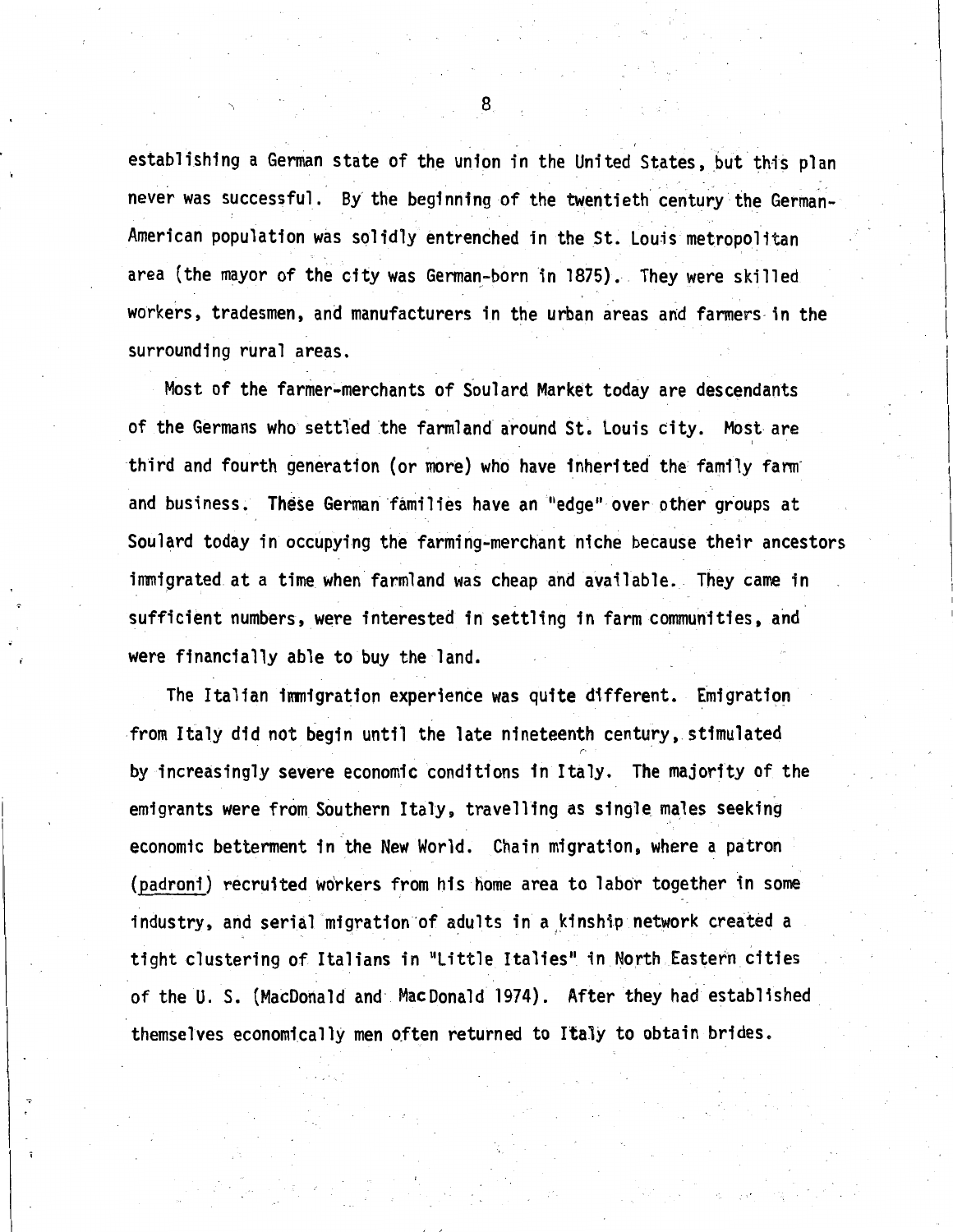By 1920 there were over 9,000 Italian immigrants settled in two St. Louis neighborhoods. One was founded by laborers from Northern Italy who had been brought over to work the clay mines in an area southwest of the city. These people built homes on the surface over the mines in a neighborhood known as "The Hill," which persists today as a solidly Italian community. The second Italian conmunity consisted of immigrants from Sicily, who lived in a run~down neighborhood just north of downtown St. Louis known as "The Ghetto." This neighborhood was subdivided into a "Little Italy" of Italian immigrants and a "Little Jerusalem" of Russian-Jewish immigrants. In general Italians worked as laborers in the clay mines, in the growing shoe, clothing, and furniture industries, and as petty traders and vendors (O'Leary 1977).

Almost all of the Italian produce merchants at Soulard Market are decended from families who once lived in the "Little Italy" of downtown St. Louis. They started their own business and learned the occupation from relatives or friends. More than a quarter of the Italian merchants on the market today are foreign born, and half are first generation United States citizens. The competitive exclusion principle suggests that these Italian . ' immigrants were probably more efficient produce merchants than other groups and so expanded their presence on the market. It does not, however, imply what that original "edge" might have been that allowed the Italians, rather than other immigrant groups, to gain this niche in the market. Soulard Market was a vital part of a flourishing neighborhood at the turn of the century (Schoenberg and Cummins 1975). Eastern European immigrants were settling the Soulard neighborhood and attempting to establish themselves economically, much like the Italians were doing at that time in "Little .Italy" and on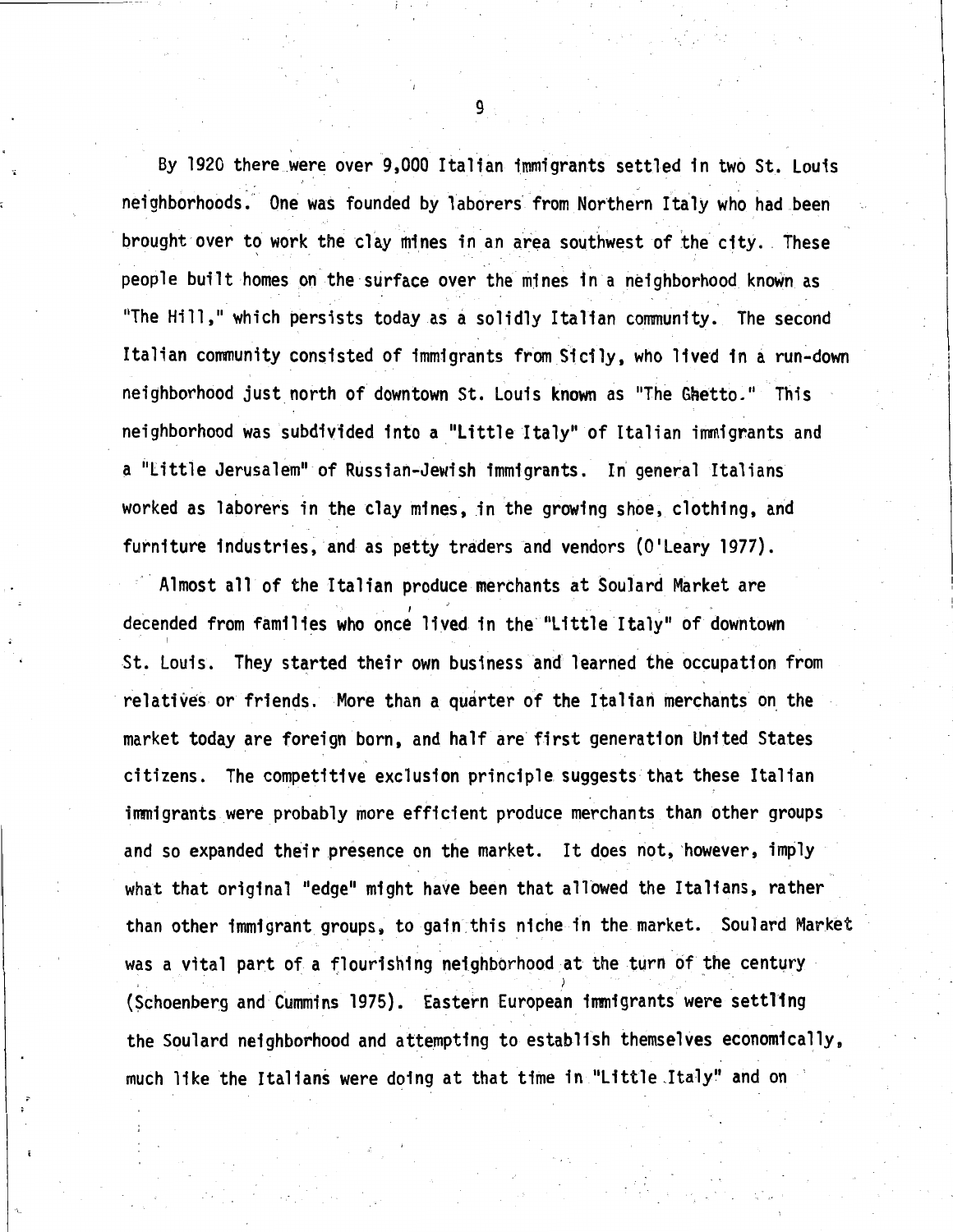"The Hill." Why didn't the Czech immigrants who lived in the immediate neighborhood of Soulard Market fill the produce merchandizing niche? The Italians who worked on the market lived across the city, so proximity to Soulard Market does'not explain the Italian advantage.

*I* 

#### 4. Trade and Ethnicity

Some comparative studies can point to where to look for an explanation of the'original edge Italians had in produce marketing. Trade in multiethnic communities is often monopolized by one ethnic group rather than being represented in the population in accordance with the proportion of each sub-group in the total. Cohen (1971) for example, discussed the role of Hausa traders in the Ibaden cattle market. He showed how problems concerning the maintenance of trust and credit in trading chains and the difficulty of obtaining valuable infonnation about supply and demand were ameliorated by the fact that traders were all part of the same ethnic group. Schwimmer studied the marketing system of southeastern Ghana and found the role of ethnicity to be contingent on other, more traditionally "economic" variables such as the nature of production and distribution {either centralized or dispersed) (1976). - Most of the ethnic dominance that he found could more easily be explained by locational advantage in production -(for example, the ethnic groups which dominated the fish trade happened to live on the coast). He therefore felt less need to call upon social or cultural variables to account for the importance of ethnicity in trade.

The general issue is the importance of shared understandings and the . quality of interpersonal relations as against objective economic factors,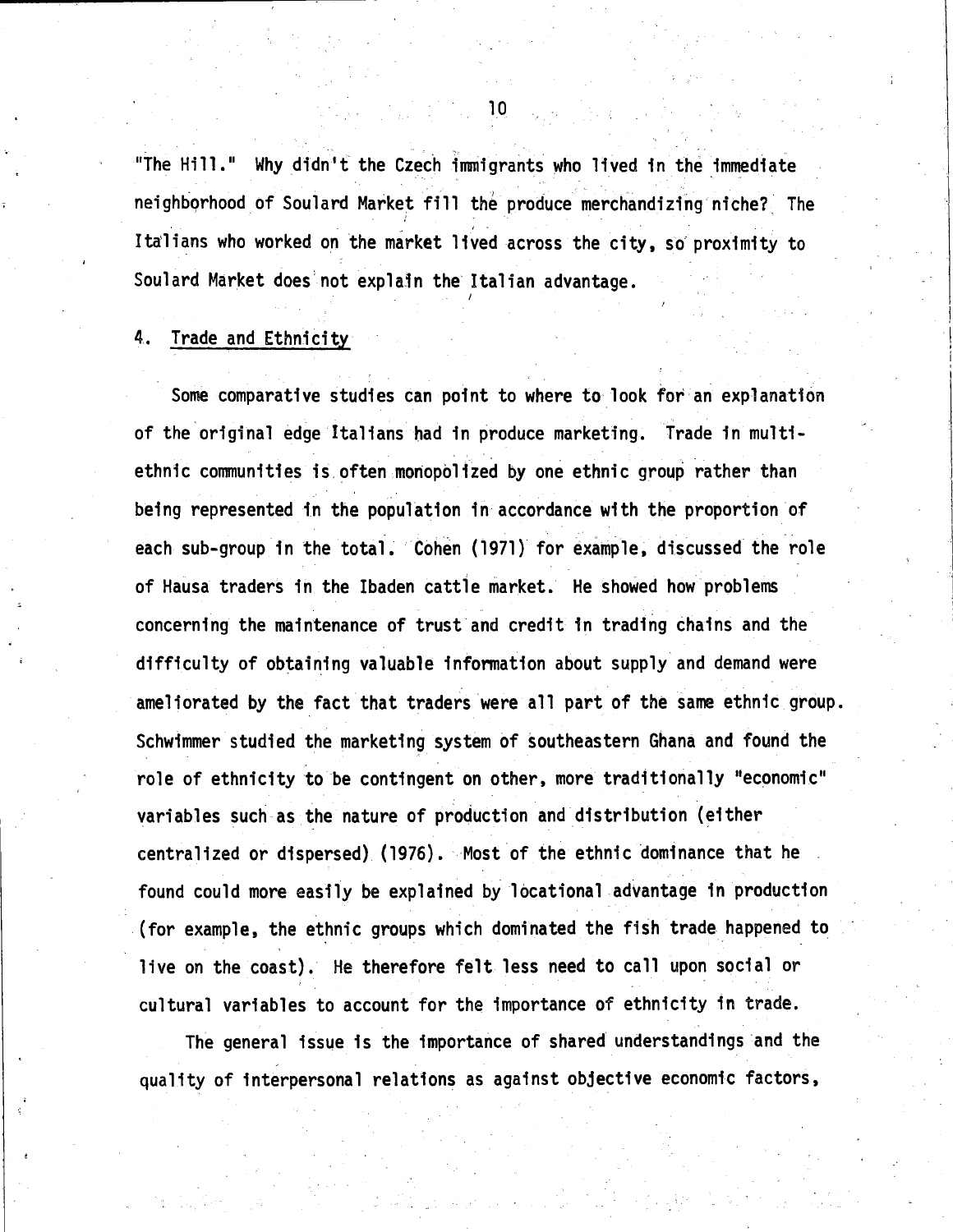such as the locational specificity of production or distribution, in explaining the importance of ethnicity in trade. We may hypothesize that a . localized ethnic group will monopolize an economic niche if the production zone or main transfer point is located within the group's residential area. Conversely, a commodity produced and distributed in a decentralized manner will not (ceteris paribus) facilitate ethnic monopolization. The ceteris paribus conditions include an absence of significant differences in socioeconomic status that would affect a group's ability to meet the threshold requirements of trade and, of course, the obvious requirement that no group have exclusive possession of **esoteric** knowledge req\_uired-for a trade: After a group successfully monopolizes an occupation, the traditional culturo1ogical factors of shared understandings, existence of trust and multiplex ties between individuals facilitate the continued monopolization of that niche.

In our study we believe that residential propinquity to a crucial distribution point (the wholesale market) was a major factor in accounting for one ethnic group's original possession of a niche in trade.

In the 19th century the wholesale distribution point for shipped goods was located on the levee where river boats unloaded from the Mississippi\_ in downtown St. Louis. About 1910, the wholesale produce market moved to an area just north of downtown (Marshall 1977). The workers for the wholesale market were drawn quite naturally from the surrounding neighborhood. Some were Jewish because the neighborhood had harbored Jewish immigrants before the Italians arrived. But by 1916, the Italian newcomers had pushed, while the availability of better housing had pulled the earlier immigrants further west, and the neighborhood surrounding the wholesale market had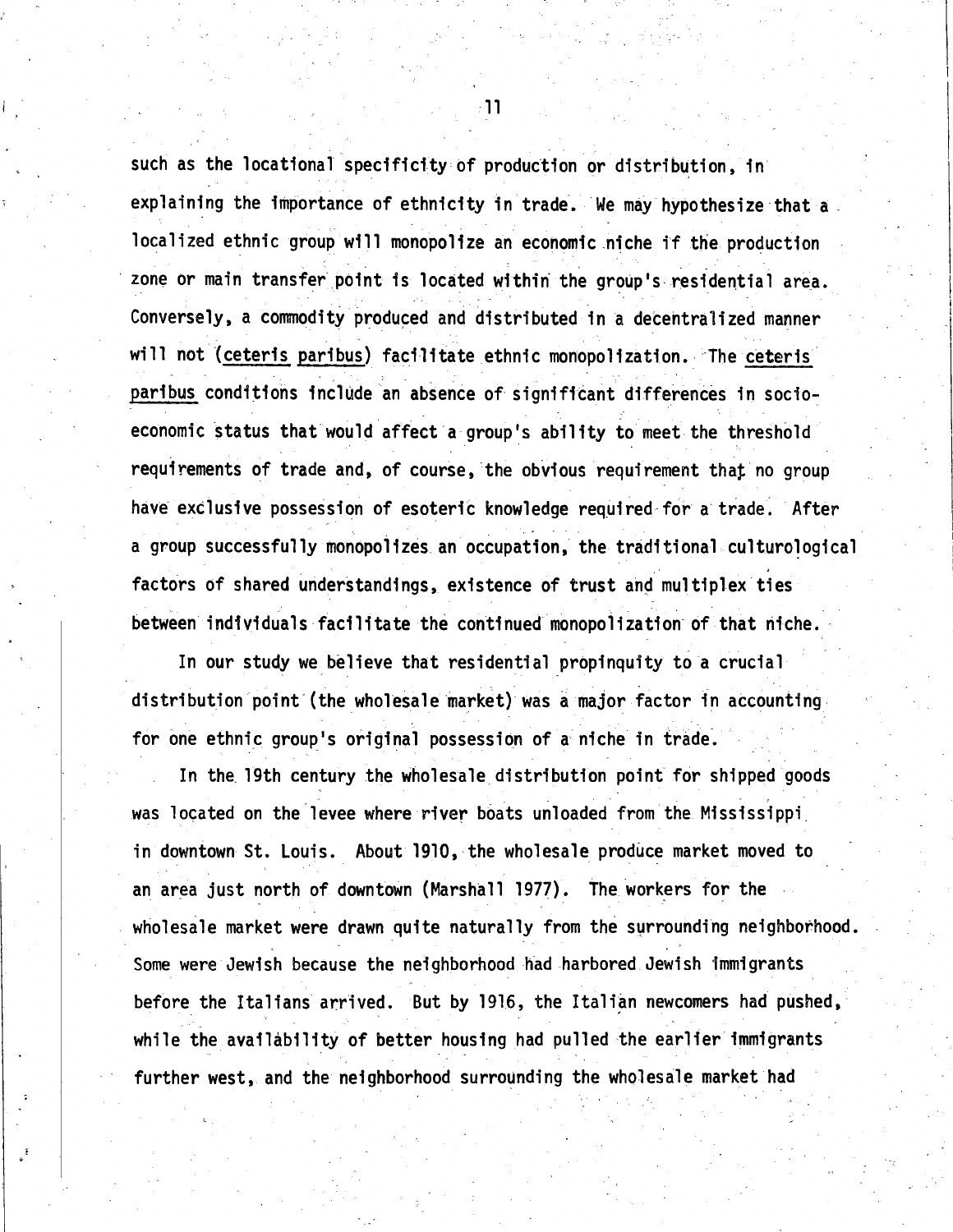become "Little Italy" (Crawford 1916).

Many of the workers at the wholesale market were Italian-speaking young men, and some of them took to peddling produce in their own neighborhood. Those who were successful expanded their operation by driving their wagons across the city to offer produce at the several retail farmers markets on the south side. Credit was probably extended to those peddlers, who had kin, neighbors, and patrons at the wholesale market.

At that time, also, Soulard.Market expanded its facilities. Wagon sheds - . . . . - . were built in 1916 and more were added in 1928. (Taylor 1975). It is likely that the Italian produce merchants were able to take advantage of this expansion to stabilize their positions at Soulard-Market and carve out an economic niche for themselves and their children.

Urban renewal projects have since torn down the old immigrant nieghborhood north of downtown St. Louis, and "Little Italy" no longer exists. The wholesale market, displaced by modern highways, has been relocated even further north of the downtown district. Although the original geographic links are gone, friendship and kinship connections persist between the Italian families at Soulard Market and the workers at the wholesale. market. At the least eight men from the twenty-six Italian firms at Soulard Market are also employed at the wholesale distribution point. Six other chief operators at Soulard Market identify themselves as "cousin" to one of the produce distributors at the wholesale·market, and other more complex kinship ties connect the Italian-American at both markets.

Credit is extended each week by the wholesalers to the established produce merchants at. Soulard Market, and most of the Italian families have

12

 $\overline{\phantom{a}}$ I I

I I . I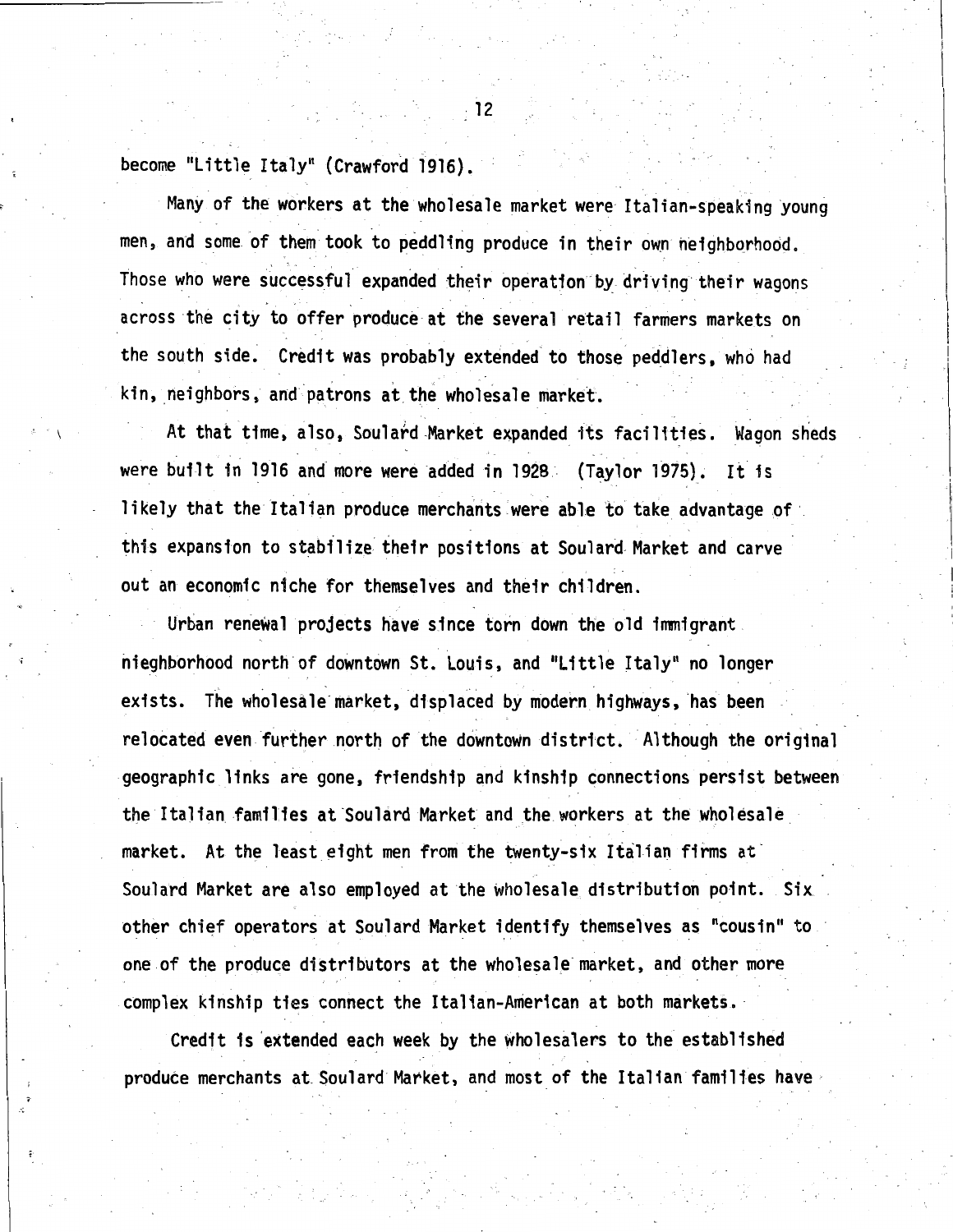been established with the wholesalers since the early 1920s. Nine of the chief operators report that their fathers or grandfathers immigrated to "Little Italy" between 1900 and 1906. Another eight or nine Sicilians at Soulard Market came during the·l920s, and the remaining seven have arrived since World War II. Those whose parents came to "Little Italy" in the early 1900s grew up near the produce wholesale market in north St. Louis. Proximity to and influence in the wholesale market (rather than Soulard Market itself) gave the Italian immigrants the edge they needed to claim their own economic niche at Soulard Farmers Market. Friendship, kinship, and available credit help to maintain that niche for their descendants.

 $\blacksquare$  13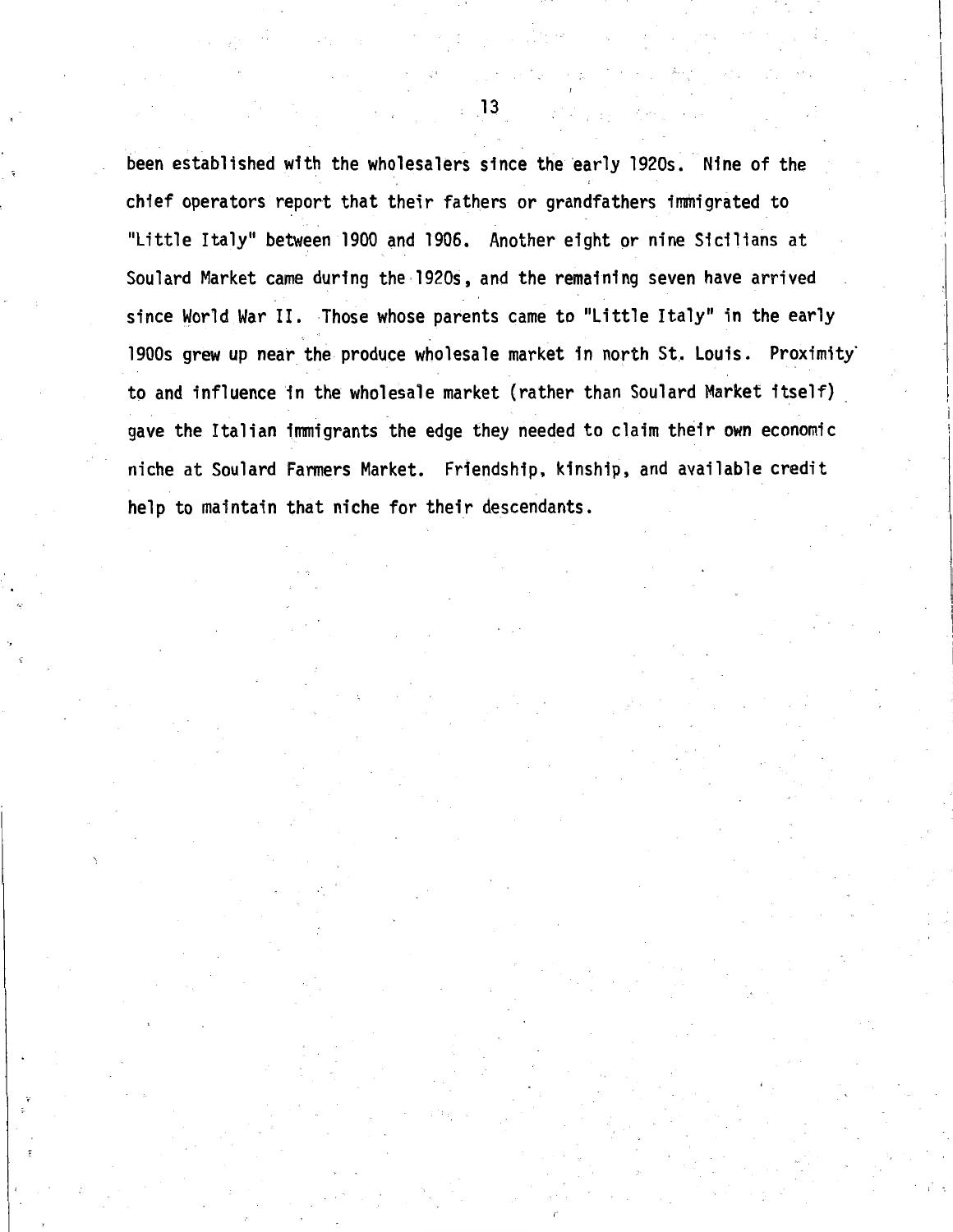### TABLE ·1

Classification of the regular firms at Soulard Farmers Market according to economic niches occupied.

St. Louis, Missouri. August 1, 1977.  $N = 87$ .

| Economic Niche<br>Number             | Percent of    | Number of | Percent of | Average Number of   |
|--------------------------------------|---------------|-----------|------------|---------------------|
|                                      | Regular Firms | Workers   | Workers    | Workers per Firm    |
| Farmers                              |               |           |            |                     |
| Local Farm Produce<br>29             | 33.3%         | 74        | 20.1%      | $(sd=1.1)$<br>2.6   |
| Produce Merchants                    |               |           |            |                     |
| Shipped Produce<br>35                | 40.2%         | 185       | 50.1%      | $(sd = 3.8)$<br>5:3 |
| Other Merchants                      |               |           |            |                     |
| Foodstuff, Not                       |               |           |            |                     |
| Produce<br>16                        | 18.4%         | 71        | 19.2%      | $(sd = 2.7)$<br>4.4 |
| Combinations                         |               |           |            |                     |
| Farmers and                          |               |           |            |                     |
| Produce Merchants<br>07 <sub>1</sub> | 08.1%         | 39        | 10.6%      | 5.6 $(sd=2.9)$      |
| 87<br>Total                          |               |           |            |                     |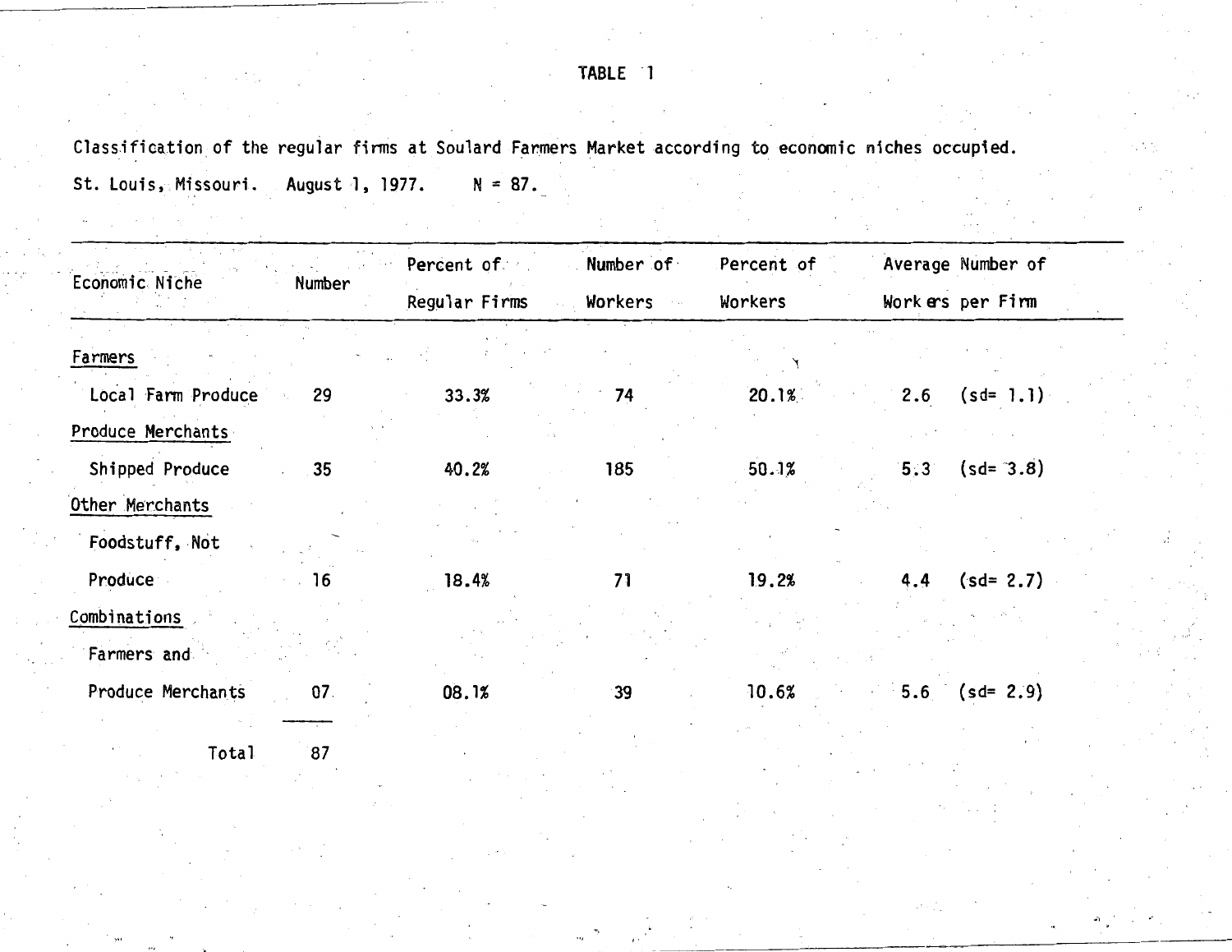## TABLE II

Ethnic origins of the principal operators of the 87 regular firms at Soulard Farmers Market.

St. Louis, Missouri. August 1, 1977.  $N = 87$ .

| Ethnic Origins          | Number | Percent |
|-------------------------|--------|---------|
|                         |        |         |
| German                  | 42     | 48.3%   |
| Italian                 | 26:    | 29.9%   |
| Mixed (more than three) | 7      | 8.1%    |
| <b>Yugoslavian</b>      | 3      | 3.5%    |
| African                 | 2      | 2.3%    |
| Polish                  | 2      | 2.3%    |
| Lebanese                |        | 1.2%    |
| Lebanese/Croatian       |        | 1.2%    |
| Swedish/Irish           |        | 1.2%    |
| Russian                 |        | 1.2%    |
| Unknown                 |        | 1.2%    |
|                         |        |         |

Total 87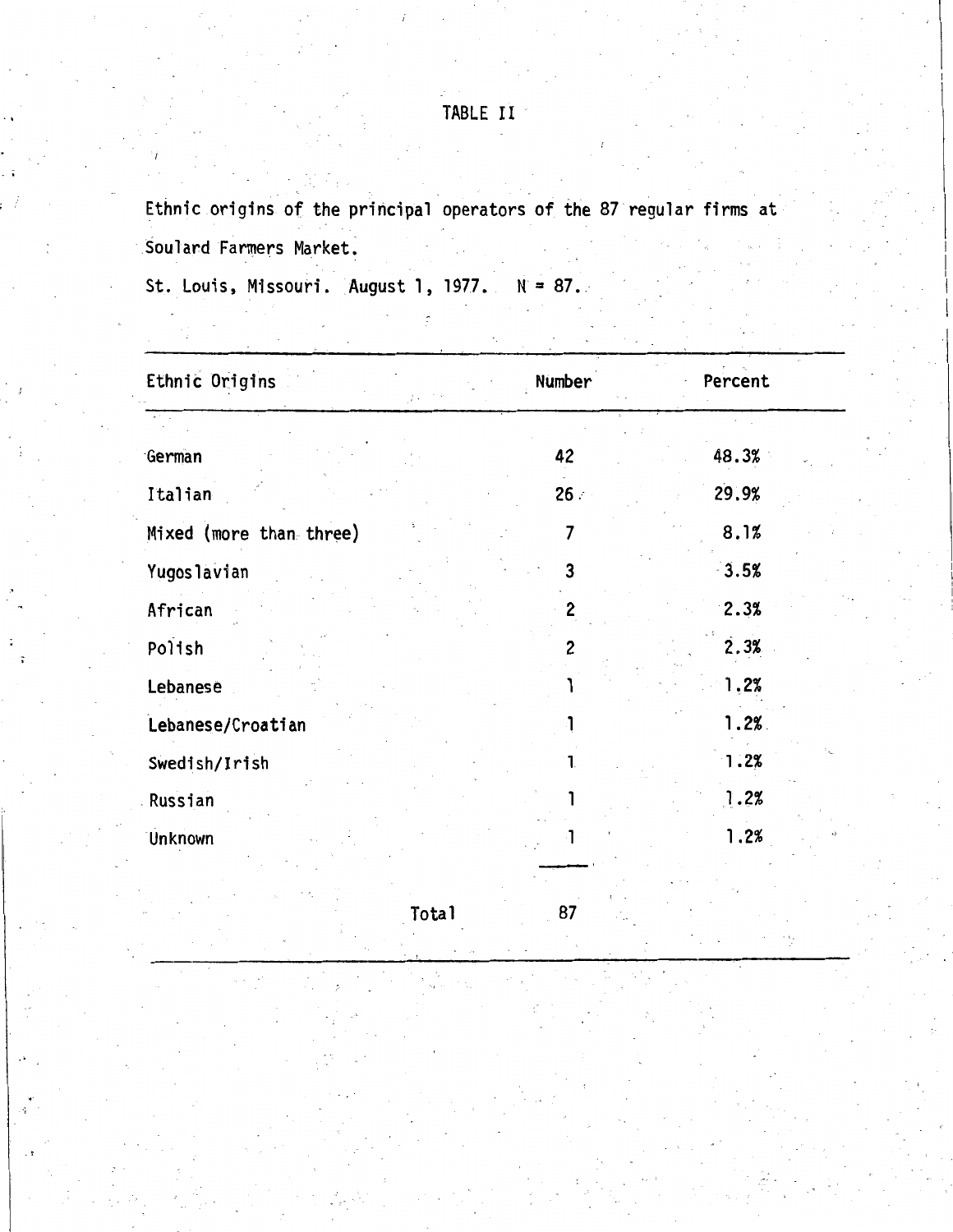## TABLE III

Comparison between economic niches occupied and ethnic origins of the principal operators of regular firms at Soulard Farmers Market. St. Louis, Missouri. August 1, 1977. N = 87.

|                   | German | Italian | Other<br>Ethnic | Mixed       | Total |  |
|-------------------|--------|---------|-----------------|-------------|-------|--|
| Farmers           | 23     |         | 2               | 3           | 29    |  |
| Produce Merchants | 5      | 24      | 6               | 0           | 35    |  |
| Other Merchants   | 8      | 0       | 4               | 4           | 16    |  |
| Combinations      | 6      |         | U               | $\mathbf 0$ |       |  |
|                   |        |         |                 |             |       |  |
|                   | 42     | 26      | 12              |             | 87    |  |
|                   |        |         |                 |             |       |  |

|                   | German | Italian |    |
|-------------------|--------|---------|----|
| Farmers           | 23     |         | 24 |
| Produce Merchants | 5      | 24      | 29 |
|                   | 28     | 25      | 5. |

$$
x^2 = 32, P > .001
$$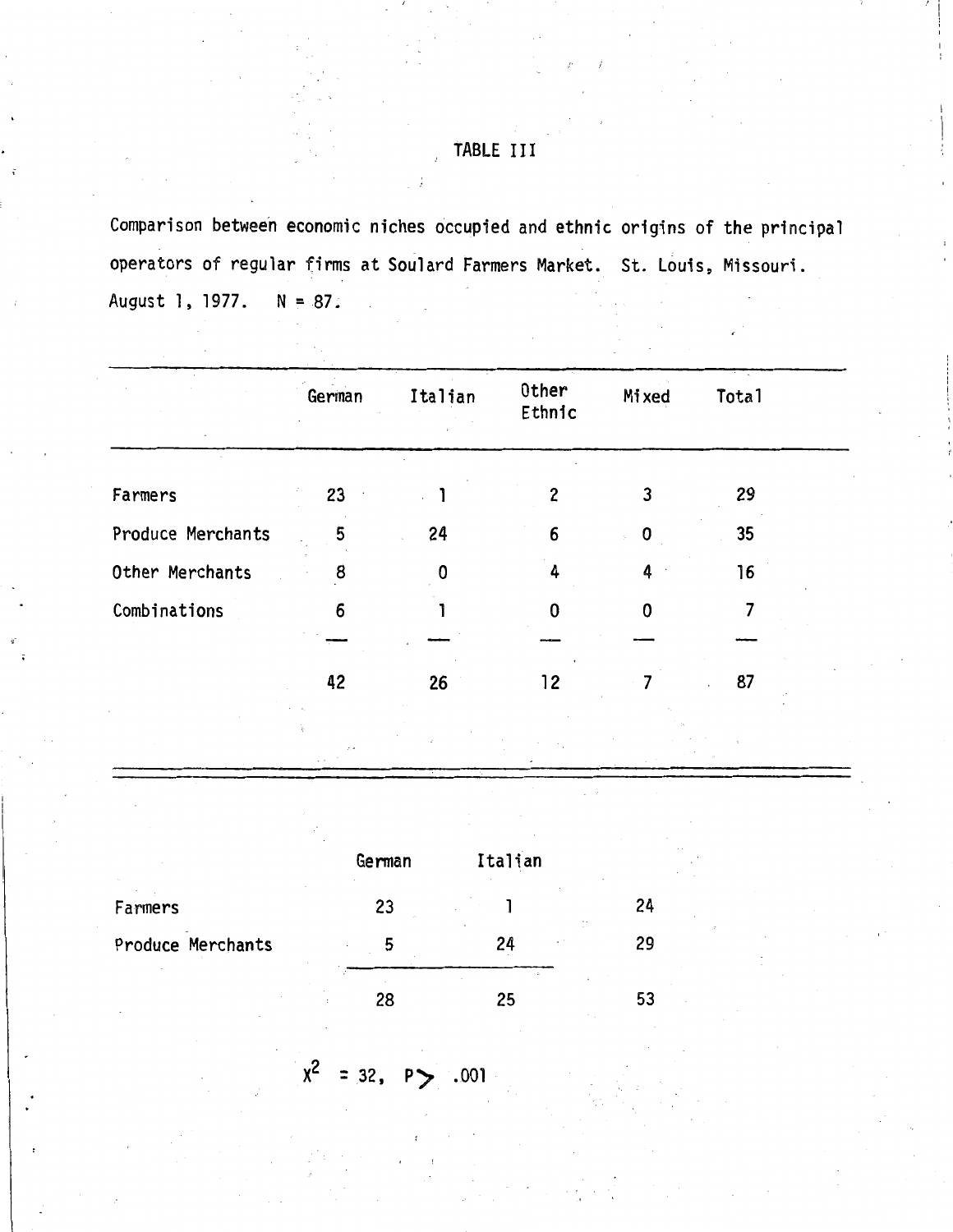Barth, Frederik

1956 Ecological Relationships of Ethnic Groups in Swat, North Pakistan. American Anthropologist '58:1079-89.

Cohen, Abner

1971 Cultural Strategies in the Organization of Trading Diasporas. In the Development of Indigenous Trade and Markets in West

Africa. C. Meillassoux (Ed.), London: Oxford University Press: *)*  Crawford, Ruth

1916 The Immigrants in St. Louis: Studies in Social Economics.

St. Louis: School of Social Economy.

Eckstein, Lorraine

1977 Soulard Summer I: An Anthropological Report on the Firms at Soulard Fanners Market. St. Louis: Center for

.1

International Studies, University of Missouri-St. Louis. Hardin, Garrett

1960 The Competitive Exclusion Principle. Science 131:1292-1297. Hutchinson, Edward

1956 Immigrants and Their Children 1850-1950. New York: John Wiley.

Lieberson, Stanley

1963 Ethnic Patterns in American Cities. Glencoe: **Free Press.**  MacDonald, J. S. and L. D. MacDonald

1974 Chain Migration, Ethnic Neighborhood Fonnation, and Social Networks. In An Urban World, C. Tilly (Ed.), Boston: Little Brown.

Marshall, Karen

1977 The Name is the Same, But the Game is Different at Produce Row. St. Louis: Globe-Democrat Sunday Magazine, July 31, pp 6-10.